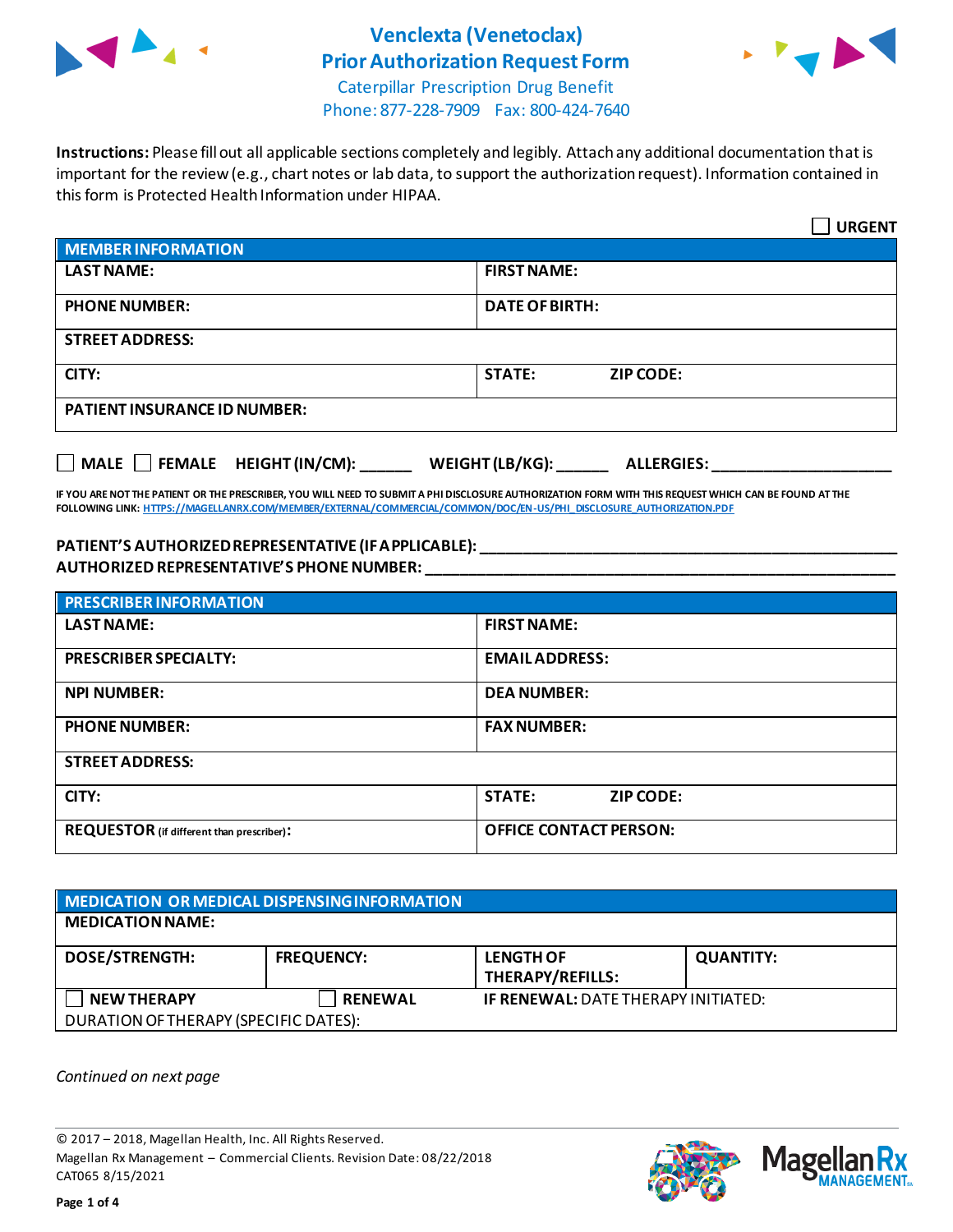

## **Venclexta (Venetoclax) Prior Authorization Request Form**





| <b>MEMBER'S LAST NAME:</b>                                                                                                                                                                                                                                                                                                                                                                                                                                                                                                                                                                                                                                                                                                                                                                                                                                                                    | <b>MEMBER'S FIRST NAME:</b>                                                                                                                                                                                                                                                                                                                                                                                                                                       |                                                             |  |  |
|-----------------------------------------------------------------------------------------------------------------------------------------------------------------------------------------------------------------------------------------------------------------------------------------------------------------------------------------------------------------------------------------------------------------------------------------------------------------------------------------------------------------------------------------------------------------------------------------------------------------------------------------------------------------------------------------------------------------------------------------------------------------------------------------------------------------------------------------------------------------------------------------------|-------------------------------------------------------------------------------------------------------------------------------------------------------------------------------------------------------------------------------------------------------------------------------------------------------------------------------------------------------------------------------------------------------------------------------------------------------------------|-------------------------------------------------------------|--|--|
|                                                                                                                                                                                                                                                                                                                                                                                                                                                                                                                                                                                                                                                                                                                                                                                                                                                                                               | 1. HAS THE PATIENT TRIED ANY OTHER MEDICATIONS FOR THIS CONDITION?                                                                                                                                                                                                                                                                                                                                                                                                | $\overline{\phantom{a}}$ NO<br>YES (if yes, complete below) |  |  |
| <b>MEDICATION/THERAPY (SPECIFY</b><br>DRUG NAME AND DOSAGE):                                                                                                                                                                                                                                                                                                                                                                                                                                                                                                                                                                                                                                                                                                                                                                                                                                  | <b>DURATION OF THERAPY (SPECIFY</b><br>DATES):                                                                                                                                                                                                                                                                                                                                                                                                                    | <b>RESPONSE/REASON FOR</b><br><b>FAILURE/ALLERGY:</b>       |  |  |
| <b>2. LIST DIAGNOSES:</b>                                                                                                                                                                                                                                                                                                                                                                                                                                                                                                                                                                                                                                                                                                                                                                                                                                                                     |                                                                                                                                                                                                                                                                                                                                                                                                                                                                   | <b>ICD-10:</b>                                              |  |  |
| □ Chronic lymphocytic leukemia (CLL)<br>□ Small lymphocytic leukemia (SLL)<br>□ Acute myeloid leukemia (AML)<br>$\square$ Myelodysplastic syndrome(MDS)<br>□ Other diagnosis: ________________________ICD-10______________________________                                                                                                                                                                                                                                                                                                                                                                                                                                                                                                                                                                                                                                                    |                                                                                                                                                                                                                                                                                                                                                                                                                                                                   |                                                             |  |  |
| PRIOR AUTHORIZATION.                                                                                                                                                                                                                                                                                                                                                                                                                                                                                                                                                                                                                                                                                                                                                                                                                                                                          | 3. REQUIRED CLINICAL INFORMATION: PLEASE PROVIDE ALL RELEVANT CLINICAL INFORMATION TO SUPPORT A                                                                                                                                                                                                                                                                                                                                                                   |                                                             |  |  |
| <b>Clinical Information:</b><br>For the diagnosis of CLL, please answer the following:<br>Does the patient have a diagnosis of relapsed/refractory chronic lymphocytic leukemia (CLL) with Del (17p)?*<br>$\Box$ Yes $\Box$ No<br>*Chart documentation of CLL with 17p deletion must be provided.<br>Has the patient received at least one prior therapy for the treatment of CLL?* $\Box$ Yes $\Box$ No<br>*Chart documentation of prior therapy must be submitted for review.<br>For the diagnosis of CLL or SLL, please answer the following:<br>Has the patient received at least one prior chemotherapy regimen for the treatment of CLL or SLL?* $\Box$ Yes $\Box$ No<br>*Chart documentation of prior therapy must be submitted for review.<br>Will the patient be using rituximab in conjunction with Venclexta(venetoclax) for the treatment of CLL or SLL?*<br>$\Box$ Yes $\Box$ No |                                                                                                                                                                                                                                                                                                                                                                                                                                                                   |                                                             |  |  |
|                                                                                                                                                                                                                                                                                                                                                                                                                                                                                                                                                                                                                                                                                                                                                                                                                                                                                               | Has the patient received NO prior treatments for their CLL or SLL? $\Box$ Yes $\Box$ No                                                                                                                                                                                                                                                                                                                                                                           |                                                             |  |  |
|                                                                                                                                                                                                                                                                                                                                                                                                                                                                                                                                                                                                                                                                                                                                                                                                                                                                                               | Will the patient be using Venclexta in conjunction with Gazyva (obinutuzumab)? $\Box$ Yes $\Box$ No                                                                                                                                                                                                                                                                                                                                                               |                                                             |  |  |
| following:                                                                                                                                                                                                                                                                                                                                                                                                                                                                                                                                                                                                                                                                                                                                                                                                                                                                                    | For the diagnosis of AML and treatment with Venclexta AND decitabine or low-dose cytarabine, please answer the<br>Is patient newly diagnosed acute myeloid leukemia(AML)? $\Box$ Yes $\Box$ No Please submit histology report.<br>Is the patient eligible for standard induction chemotherapy?* $\Box$ Yes $\Box$ No Please submit documentation.<br>Will the patient use Venclexta in conjunction with decitabine OR low-dose cytarabine ?* $\Box$ Yes $\Box$ No |                                                             |  |  |
| Is the patient male OR a postmenopausal female? $\Box$ Yes $\Box$ No                                                                                                                                                                                                                                                                                                                                                                                                                                                                                                                                                                                                                                                                                                                                                                                                                          | For the diagnosis of AML and treatment with Venclexta(venetoclax) AND azacitidine, please answer the following:                                                                                                                                                                                                                                                                                                                                                   |                                                             |  |  |



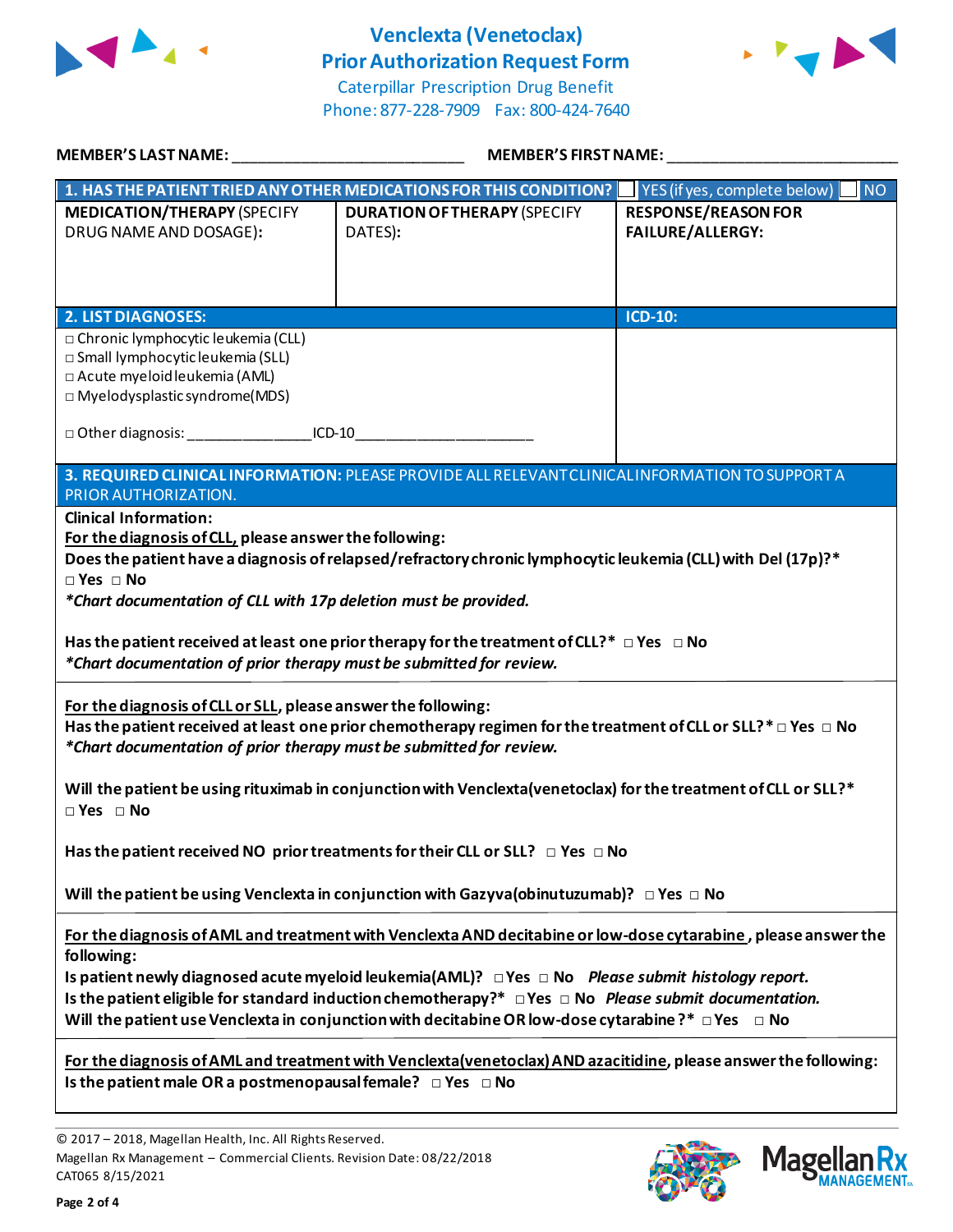

### **Venclexta (Venetoclax) Prior Authorization Request Form** Caterpillar Prescription Drug Benefit



Phone: 877-228-7909 Fax: 800-424-7640

| <b>MEMBER'S LAST NAME:</b>                                                                                                                                                                                                                                                                                                                                                                                                                                                                                                                                                                                                                                                       | <b>MEMBER'S FIRST NAME:</b>                                                                                                   |
|----------------------------------------------------------------------------------------------------------------------------------------------------------------------------------------------------------------------------------------------------------------------------------------------------------------------------------------------------------------------------------------------------------------------------------------------------------------------------------------------------------------------------------------------------------------------------------------------------------------------------------------------------------------------------------|-------------------------------------------------------------------------------------------------------------------------------|
| Has the patient received prior treatment for AML? $\Box$ Yes $\Box$ No                                                                                                                                                                                                                                                                                                                                                                                                                                                                                                                                                                                                           |                                                                                                                               |
| Will Venclexta be used in combination with azacitidine? $\Box$ Yes $\Box$ No                                                                                                                                                                                                                                                                                                                                                                                                                                                                                                                                                                                                     |                                                                                                                               |
| Does patient's AML have a favorable risk cytogenetics, per NCCN Guidelines (such as t[8;21], inv[16], t[16:16] or<br>t[15:17])? $\Box$ Yes $\Box$ No Please submit lab report.                                                                                                                                                                                                                                                                                                                                                                                                                                                                                                   |                                                                                                                               |
| Does patient have active CNS involvement? □ Yes □ No<br>Does patient have promyelocytic leukemia? DYes D No                                                                                                                                                                                                                                                                                                                                                                                                                                                                                                                                                                      |                                                                                                                               |
| vera, chronic myeloid leukemia (CML), and AML with BCR-ABL1 translocation? $\Box$ Yes $\Box$ No                                                                                                                                                                                                                                                                                                                                                                                                                                                                                                                                                                                  | Does the patient have a history of ANY of the following: myelofibrosis, essential thrombocythemia, polycythemia               |
| (Dacogen®), azacitidine (Vidaza®), venetoclax (Venclexta®) or chemotherapy? □ Yes □ No                                                                                                                                                                                                                                                                                                                                                                                                                                                                                                                                                                                           | Has patient previously received ANY of the following treatments for myelodysplastic syndrome (MDS): decitabine                |
| Has patient received prior CAR-T therapy? $\Box$ Yes $\Box$ No                                                                                                                                                                                                                                                                                                                                                                                                                                                                                                                                                                                                                   |                                                                                                                               |
| For patients age 18-74 years ONLY: Does patient meet at least ONE of the following? $\Box$ Yes $\Box$ No Please check<br>option(s) AND Please submit chart documents.:<br>$\Box$ Unable to carry out any work activities<br>$\Box$ Positive cardiac history for congestive heart failu re requiring treatment<br>$\Box$ Presence of chronic stable angina<br>D Ejection fraction NO GREATER THAN 50%<br>□ Pulmonary function testing shows DLCO equals NO GREATER THAN 65%<br>□ Pulmonary function testing shows FEV1 equals NO GREATER THAN 65%<br>$\Box$ Creatinine clearance equals 30 - 44 mL/min<br>$\Box$ Total bilirubin level equals 1.5 – 3 times upper limit of normal |                                                                                                                               |
| $\Box$ Patient has another comorbidity rendering him/her ineligible for standard intensive chemotherapy (please<br>explain)                                                                                                                                                                                                                                                                                                                                                                                                                                                                                                                                                      |                                                                                                                               |
| For the diagnosis of MDS AND treatment with Venclexta in combination with azacitidine, please answer the<br>following:                                                                                                                                                                                                                                                                                                                                                                                                                                                                                                                                                           |                                                                                                                               |
| Does the patient have newly diagnosed MDS? $\Box$ Yes $\Box$ No                                                                                                                                                                                                                                                                                                                                                                                                                                                                                                                                                                                                                  |                                                                                                                               |
| Has patient been previously treated for their MDS? $\Box$ Yes $\Box$ No                                                                                                                                                                                                                                                                                                                                                                                                                                                                                                                                                                                                          |                                                                                                                               |
| Will Venclexta be used in combination with azacitidine? $\Box$ Yes $\Box$ No                                                                                                                                                                                                                                                                                                                                                                                                                                                                                                                                                                                                     |                                                                                                                               |
| Please submit documentation.                                                                                                                                                                                                                                                                                                                                                                                                                                                                                                                                                                                                                                                     | Does patient have an IPSS (International Prognostic Scoring System) risk score that equals at least 1.5? $\Box$ Yes $\Box$ No |
| Does patient have a Revised (IPSS-R) risk score that equals greater than 3? □ Yes □ No Please submit<br>documentation.                                                                                                                                                                                                                                                                                                                                                                                                                                                                                                                                                           |                                                                                                                               |
| © 2017 - 2018, Magellan Health, Inc. All Rights Reserved.                                                                                                                                                                                                                                                                                                                                                                                                                                                                                                                                                                                                                        |                                                                                                                               |

Magellan Rx Management – Commercial Clients. Revision Date: 08/22/2018 CAT065 8/15/2021